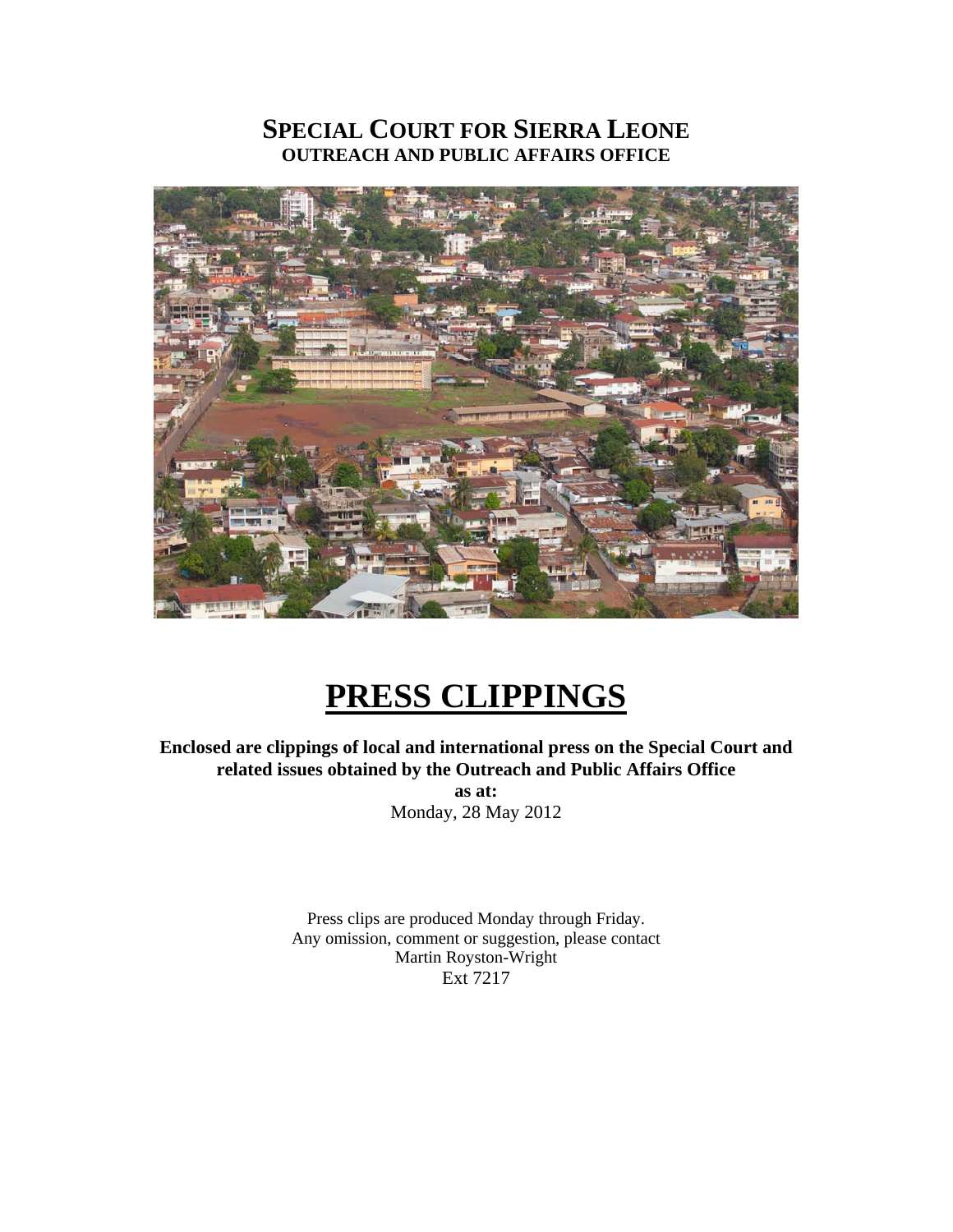| <b>Local News</b>                                                             |             |
|-------------------------------------------------------------------------------|-------------|
| Taylor Sentenced on Wednesday / Concord Times                                 | Page 3      |
| <b>International News</b>                                                     |             |
| I rejected Charles Taylor's \$450,000 bribe –Sacked Customs Officer / The Sun | Pages 4-7   |
| Charles Taylor Faces Sentencing / Associated Press                            | Pages 8-9   |
| Life After Charles Taylor: Senator Jewel Howard Taylor Moves On / The Daily   | Pages 10-15 |
| Liberia: PYJ Unveils War Architects / The New Dawn                            | Pages 16-17 |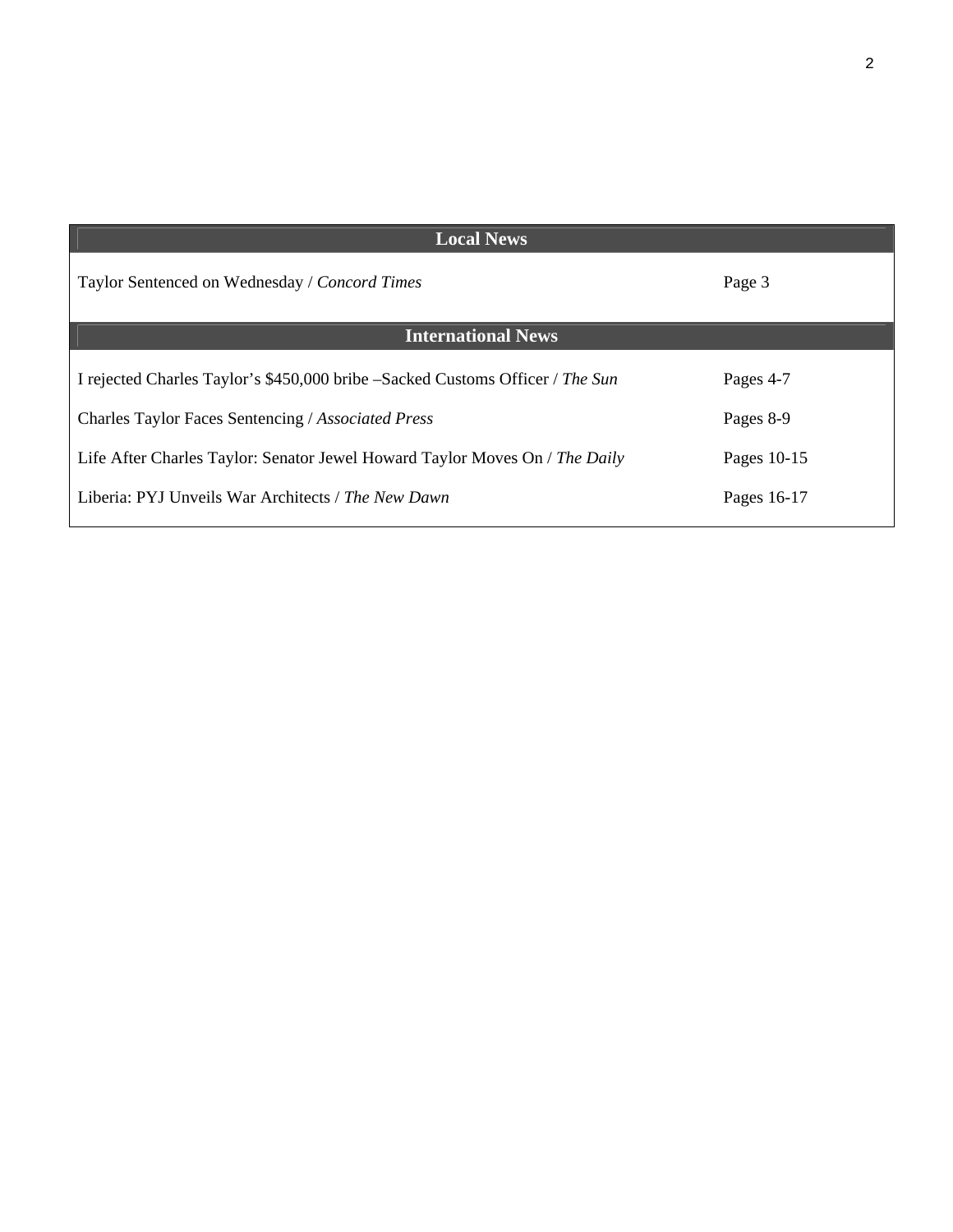**Taylor sentenced on Wednesday** 

he sentencing judgement in the trial of convicted former Liberian President Charles Taylor will take place on Wednesday, 30 May 2012 at 11:00 am local time in the STL courtroom in The Hague.

Mr. Taylor was convicted on 26 April 2012 on all 11 counts of an indictment alleging war crimes, crimes against humanity, and other serious violations of international humanitarian law. He was convicted of planning and of aiding and abetting rebel forces in the commission of crimes during the decade-long conflict in Sierra Leone.

Oral arguments on sentencing briefs took place on 16 May 2012.

The prosecution has recommended a sentence of 80 years,



while the defence has recommended that any sentence be less than what vould effectively be a life sentence.

The judgement proceedings will be streamed online.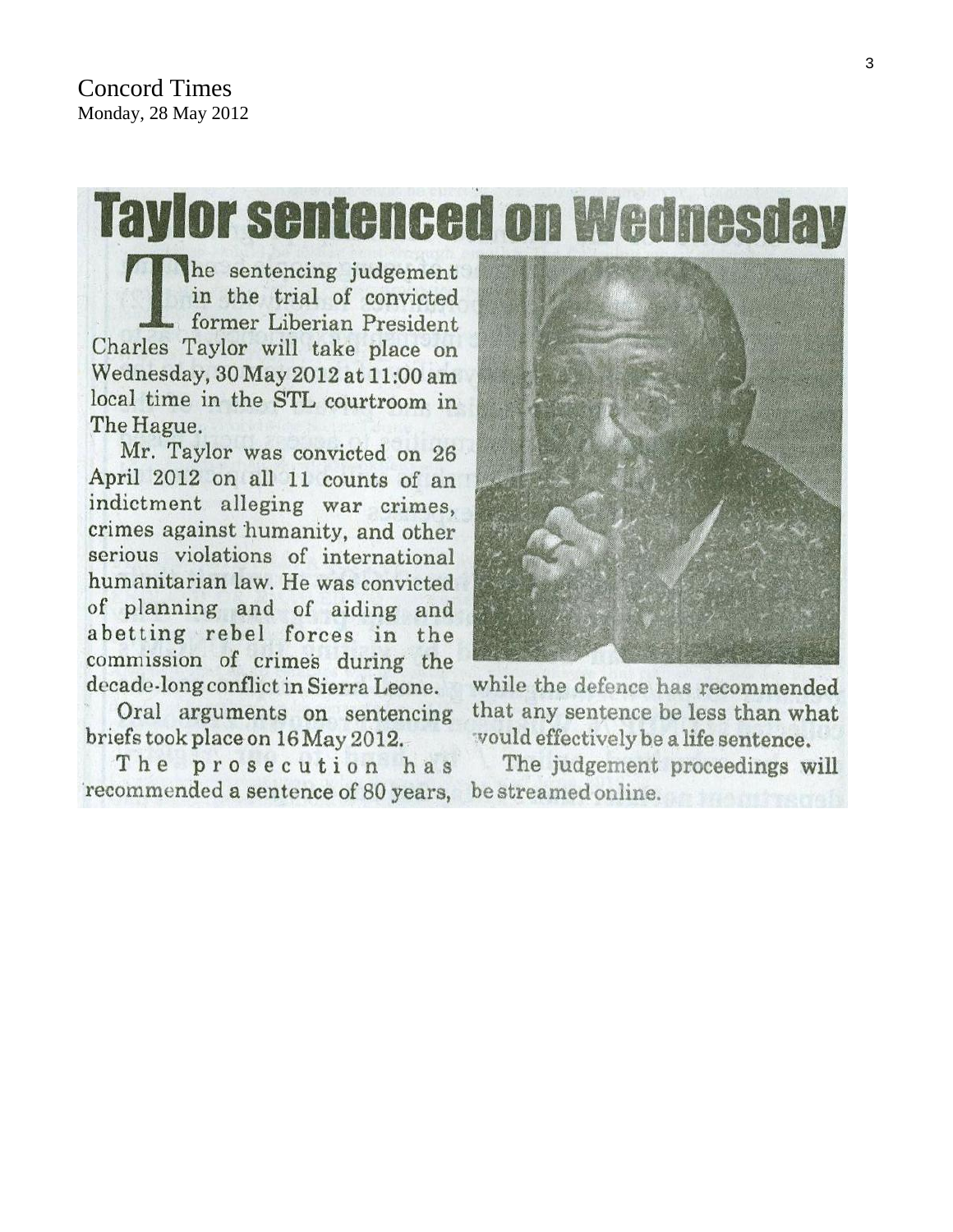The Sun Sunday, 27 May 2012

#### **I rejected Charles Taylor's \$450,000 bribe –Sacked Customs Officer**

#### By OLUWATOYIN AKINOLA



In other climes he would be a national hero, promoted for his heroism and with various material rewards. Mr Umoh Sunday Etim performed the unusual feat of arresting former Liberian President, Mr Charles Taylor, with his team, and handed him over to the Nigerian government, while the latter was fleeing from the long arms of the law over war crimes he committed. He saved Nigeria the international embarrassment and sanctions that could have been visited on the nation. Taylor was recently sentenced by a United Nations-backed international court at The Hague, Netherlands.

But 12 years after his arrest, Akwa Ibom State-born Etim is not thumping his chest, neither is he happy about his lot. He is an aggrieved man because of a system that refused to reward patriotism and integrity.

 Etim recalls the capture of the ex-warlord, a feat that appears to have become his undoing in the Nigeria Customs Service (NCS), just as he recounts the sad story of his dismissal on account of an offence he was not culpable of six years after, when others who were implicated alongside him have been reinstated. Excerpts…

When did you join the Customs Service? I joined the Nigeria Customs Service in December 1987, after which I was sent to the training school at Ikeja, Lagos. After the training, my first posting was to Katsina State, later Kaduna and Kano. In 2000, I was transferred to Apapa Area Command in Lagos. I was there till 2004 when I was transferred to Borno-Yobe Area Command. On March 29, 2006, I arrested the fugitive ex-Liberian warlord, Charles Taylor, and handed him over to the government of the Federal Republic of Nigeria.

What was your rank then? I was an Inspector of Customs on Level 07. I wasn't in charge; we were a team. The Borno-Yobe Command is mostly an enforcement area, which means it is an area we patrol border to border in order to curtail smuggling. We came from headquarters in Maiduguri to Gamboru-Ngala; that is the name of that particular border area. While there, we split our team. Some officers would be in the area command, some in the outstation while some patrol other areas where smuggling could possibly be taking place. So, I was one of the officers left at the outstation office. It was while there at 6 a.m. on March 29, 2006, that Mr Charles Taylor tried to escape.

About 5 a.m., because I normally listened to the Voice of America, I learnt that Taylor had escaped from his residence in Calabar since Monday of that week. Also, they said the President at the time, Chief Olusegun Obasanjo, was in the United States trying to see President George Bush, but he was not allowed to see him. Bush insisted that Obasanjo should produce Taylor before granting him audience. That news did not go down well with me. I said how can my president be so humiliated? But, thankfully, an hour later, little did I know that Taylor was going to use Gamboru as escape route to Cameroun.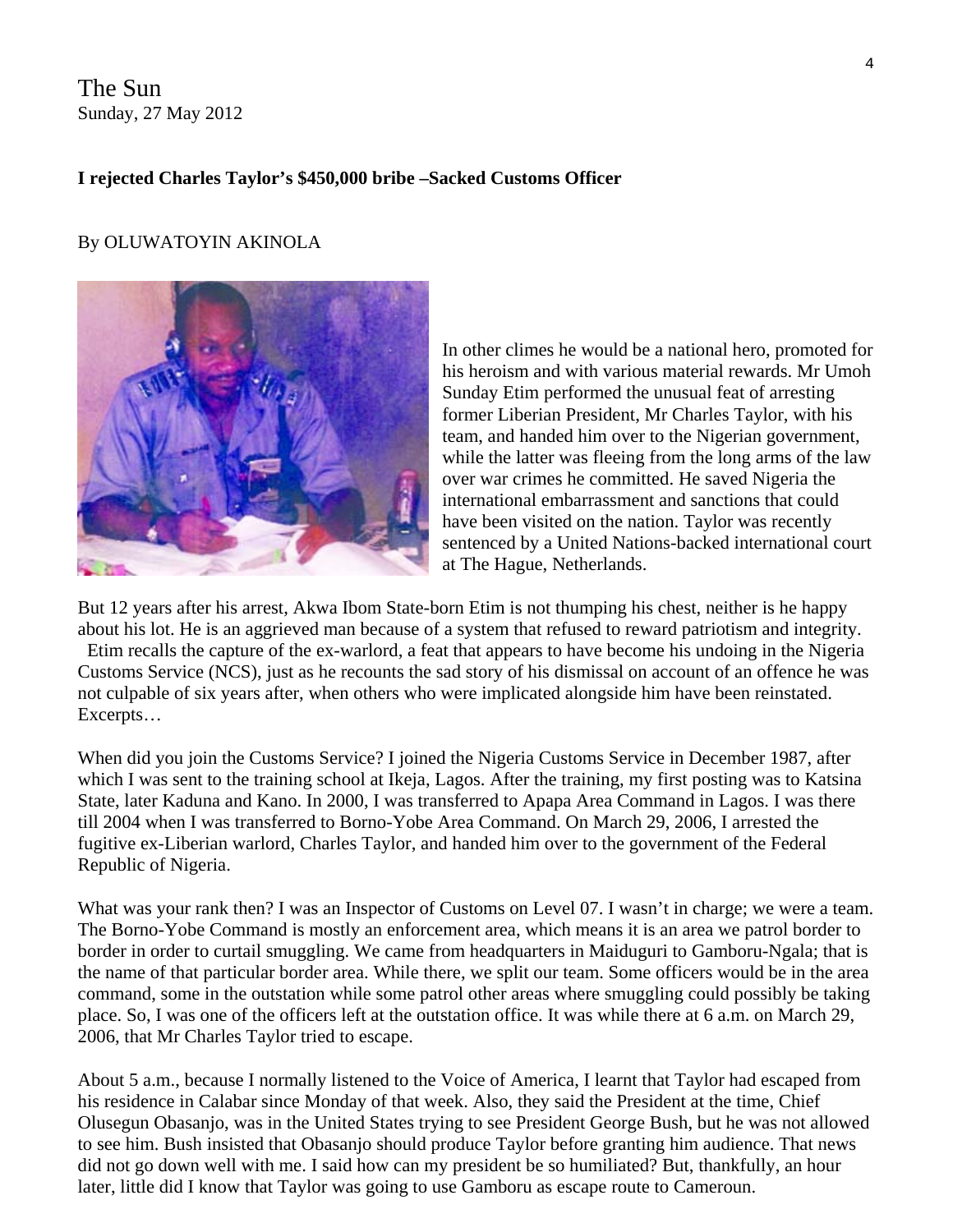At 0600 hours, an ash-coloured Range Rover jeep tried to cross the border. It tried to meander through the barricade at the gate; whereas the formality is that any vehicle crossing the border must stop at the Customs gate for necessary checking, and then granted passage. But this particular vehicle Taylor was in did not stop for Customs formality. Rather, it headed straight for the outward gate manned by immigration officers. Once it crossed that gate, it would enter Cameroun.

A resident officer named Ekandem was trying to hoist Nigeria's flag that morning when he saw the vehicle trying to pass, so he ran inside to inform me. I ran out immediately and followed it. The vehicle had a diplomatic number from the Liberian Embassy. As I followed it, I instructed the immigration officer not to allow the vehicle to pass because it had not stopped for Customs check. So, the vehicle stopped there and three passengers alighted and came to me - an elderly woman and two men. They said they had been asked to drop the woman at the nearest village in Cameroun and that they were coming back with the vehicle. I told them I would not listen until they bring the vehicle back to our station. They continued pleading, but I refused to budge. I went inside and instructed another officer to ensure the vehicle was brought back to the station. His name was Madaki.

So, when he went there, the people followed him with the vehicle. I ordered the driver to come down and asked him for the papers. He brought out a paper on which was written: "To whom it may concern. The Embassy of Liberia extends its compliments and wishes to inform of its diplomatic mission on tour in and around the Federal Republic of Nigeria." But the two men had told me they wanted to drop the old woman across the border. This aroused my curiosity because the paper said in and around Nigeria. What were they doing at the border? The vehicle had a diplomatic licence plate number 81CD-85.

After collecting the paper, I asked the driver to open the car to see what was inside. He hesitated, but when he saw that I was serious he opened it. I discovered two more occupants, a man and a young lady. Immediately, the lady came out, she took a briefcase from the car and tried to unzip it. I told her to stop and asked her who the man was. She said the man was sick, that they were taking him to a hospital in Cameroun. This was another statement entirely. I said if this man was sick and couldn't use a hospital in Nigeria, let me see him. The man had a veil with a cap like the Arabs and was wearing dark sunglasses. I asked him to remove it.

The lady said because of his sickness, the sun would affect him. But at that time there was no sun as it was harmattan season. I insisted and he removed the veil. Though I had not met Taylor before then, only on television and newspapers, his face registered immediately he removed the veil. I said, "You are Charles Taylor", and he said yes. Then he said the presidency was aware of his movement. I felt that was a gimmick for him to accomplish his mission, because if the presidency was aware, we at the border should also be aware as our Comptroller-General would have been contacted and information passed down to us that a diplomatic mission was going to pass through and we should assist them. But we did not receive any such message. So, I suspected he was trying to escape.

The person in charge of my patrol was not with me at that station. So, I called the immigration officer that assisted me to stop the vehicle and informed them that the man inside the jeep was Charles Taylor. He didn't know what to do; he was just confused as he went to inform his colleagues. I detailed my officers to make sure Taylor does not escape from the vehicle. I went back to remove the key from the ignition, but I wasn't familiar with the vehicle, so I didn't know the key was where the gear is. As I was looking for it, Taylor rushed from the back to remove the key where it was and threw it outside. So, we couldn't find the key afterwards such that it had to be towed from that place. I went to inform my OC who was happy at the news, though initially when I told him he was laughing because he couldn't believe it, until another officer with him asked again and followed me after seeing my seriousness, my OC also followed to see for himself.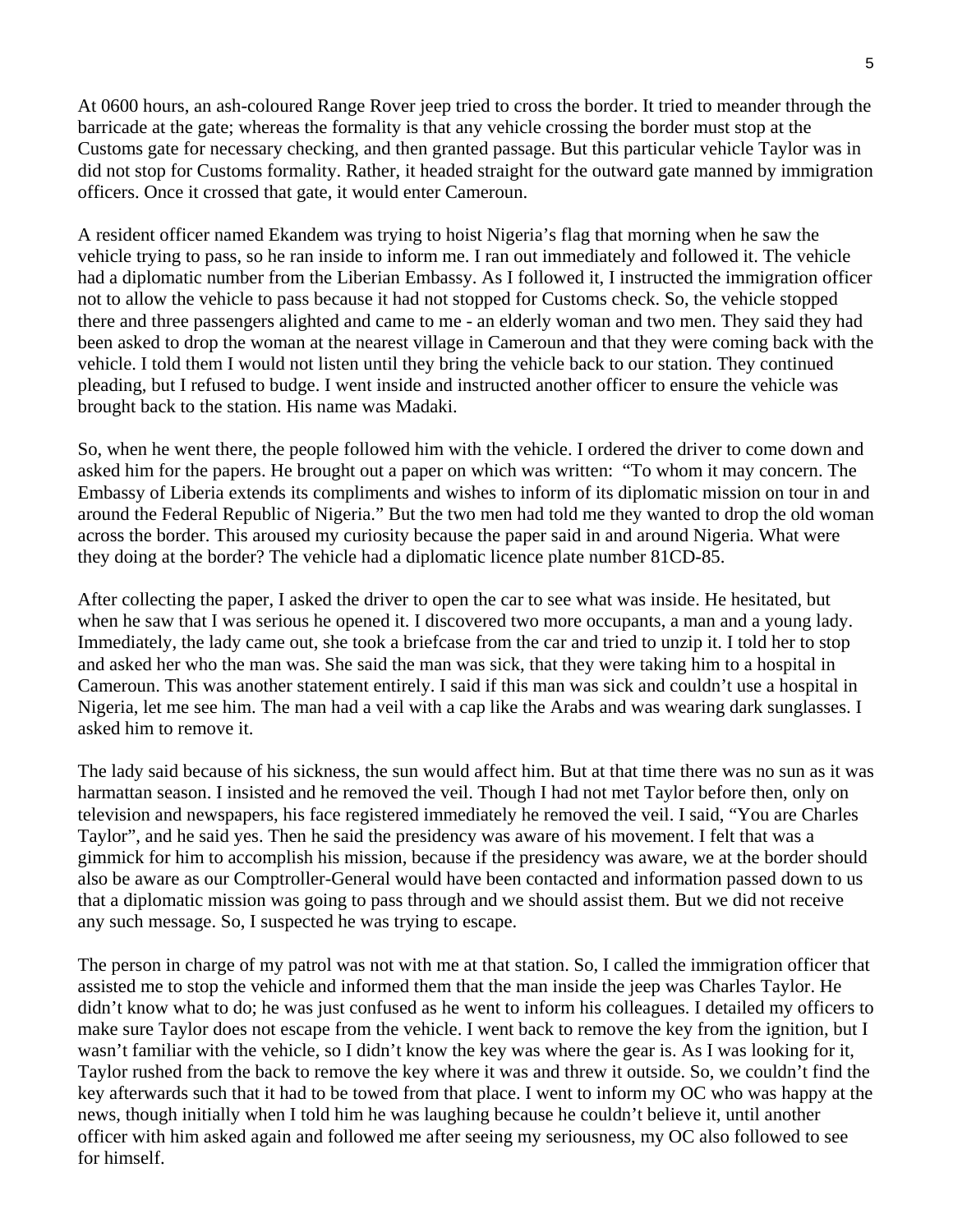By the time we arrived, the whole place had become crowded with officers of various security outfits. The Nigerian Army is always on patrol at that border, the soldiers had come that morning to freshen up when they stumbled on the operation. The police also stumbled on it, then, confusion set in. The immigration officers brought their vehicle to convey Charles Taylor to Maiduguri, so also the State Security Services, who came on hearing the noise. They went to hire a vehicle to convey him. But we said no, that since we had a vehicle available and we (Nigeria Customs Service) arrested him, we were going to convey Charles Taylor to our headquarters in Maiduguri because the incident happened on the outskirts of the town. But we agreed that officers from the other security outfits could escort us to town, so the soldiers and the police delegated two of their officers each to follow us.

However, on our way, there was a Massa Local Government where we were ambushed by the police, because they had been signalled by their colleagues and an Assistant Police Commissioner had been deployed there with other officers to hijack the operation, but we were able to manoeuvre and pass through. Still on getting to the local government, soldiers also came; two patrol teams led by a lieutenant colonel had barricaded the road, so we couldn't pass. We had to stop, and they wanted to transfer Charles Taylor into their vehicle, but our Comptroller General, who was constantly in touch with us, told us that on no account should we hand over the man, but they could lead the way, or follow us, that Charles Taylor should remain in our (Customs) vehicle.

What about other occupants of the vehicle? The woman and the other men escaped during the ensuing confusion. By the time we returned, we didn't see them again. But the young lady, we later learnt was Charles Taylor's niece, was with him. We took her in another vehicle with their luggage to Maiduguri. There was no key to drive their jeep to Maiduguri; it was two days later that it was towed.

So, the soldiers were insisting on taking Charles Taylor, but we refused, and our Comptroller now deployed another unit of command to join us. When they arrived, they reached a compromise, with the soldiers agreeing to lead the way, and the police behind us, followed by immigration. On getting to Maiduguri, soldiers had barricaded the gate to our office, asking us to take Charles Taylor to their barracks. So, our Comptroller now had to come out to instruct that we should take Charles Taylor there, 1 Amphibious Brigade in Maiduguri. We got there and handed him over to the military, then he was transported to Sierra Leone.

Before we handed him over, on our way I noticed that Charles Taylor was trying to put hands in his pockets. The first time, I pretended I didn't see him; he was sitting between me and an officer from immigration. But the second time I cautioned and asked him what he was looking for, and he said, "I want to chew gum." Then, I said, "You want to chew gum in this condition you are?" And it struck me at that point (having watched a lot of James Bond 007 movies), that James Bond could be chewing gum here and a bomb could explode somewhere else. And I thought, maybe this man wants to use one of those James Bond tactics. So, I cautioned and told him that I did not handcuff him because I wanted to respect him as an ex-African leader. But I told him that if he chose to throw the respect away, I would handcuff him like a common criminal. I asked him to hold on to the rail in the vehicle, which he did till we got to Maiduguri.

Later, after we heard security reports, we thanked God, because when they took Mr. Charles Taylor to the airport and searched him (we did not search him because of the tussle between the security forces over who should carry him), they found that he tied a grenade to his scrotum. That meant that at the time he was trying to put his hand into his pocket, he was trying to detonate it. So, I thank God that I noticed and cautioned him otherwise we would all have been killed.

And if that happened, maybe that's when the Federal Government would remember to honour me, and call my wife to give her some money. But I'm alive now, nothing has happened. And like I told you, the lady who brought out a brief case tried to open the brief case, but I told her not to. Given the reputation of Charles Taylor, I didn't trust him; it could be gun or native charm. Then, he told me there was 200,000 US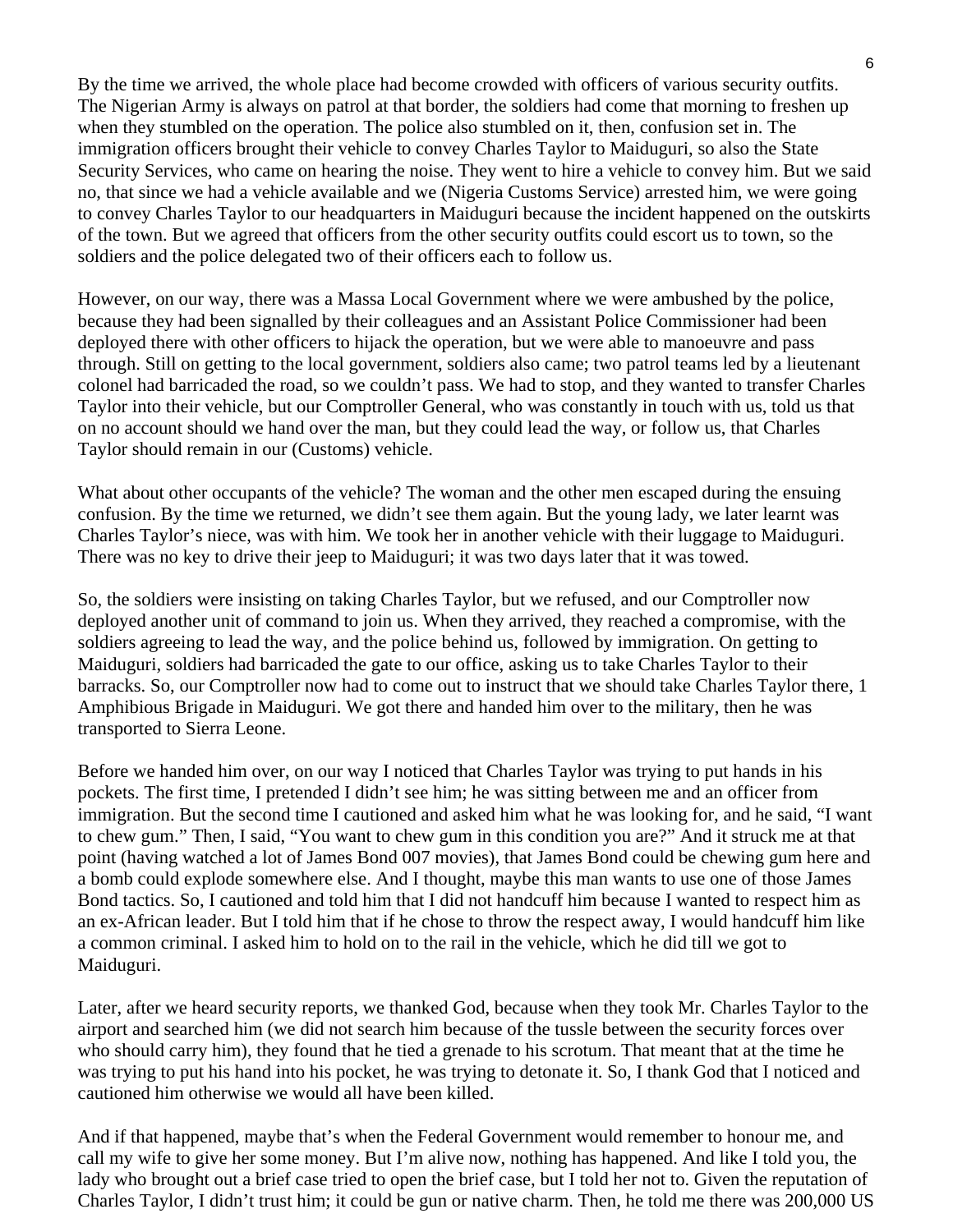dollars in the brief case and that I could have everything. At a point I had to slap the lady to close the brief case, then Taylor was holding another one, and he said if that was not enough for me I could have the one he was holding also, which he said contained 250,000 US dollars. He said I could have both suitcases containing 450,000 US dollars altogether, and allow him to go.

But I told him that because of him my president was in the US waiting to see George Bush, but he refused to see him, and if I collect the money and allow him to go, what embarrassment would I cause my country? And again, that the European Union, the United Nations and American government are promising to bombard Nigeria with sanctions. If I collect this money, it would do me well, but what about the rest of the Nigerian masses these sanctions would affect? These were the things I considered at that moment.

But that was so much money, how much were you earning as salary at the time? What I was earning was of no consequence because this is a job I was paid to do. Arresting human beings might not really be my area of duty, but when a situation like that arose, it called for cooperation from all agencies; because, if the man had succeeded in his escape bid, the sanctions that would be slammed on the nation would have affected the common people. The elite may not feel it, neither me, if I had collected the money. My salary then was just a little over N27,000, but I did not consider that.

So, you decided to forego the \$450,000 he promised you? He was not promising me the sum; he was actually giving it to me. He ordered the lady to give me the briefcase, and his own too, to allow them to go, but I said 'no'. Though the money would do a lot for me, what about the rest of Nigerians that would suffer the consequences of the sanctions we were being threatened with?

I wanted to show that though Nigerians are perceived as corrupt, there are still some patriotic ones that are honest.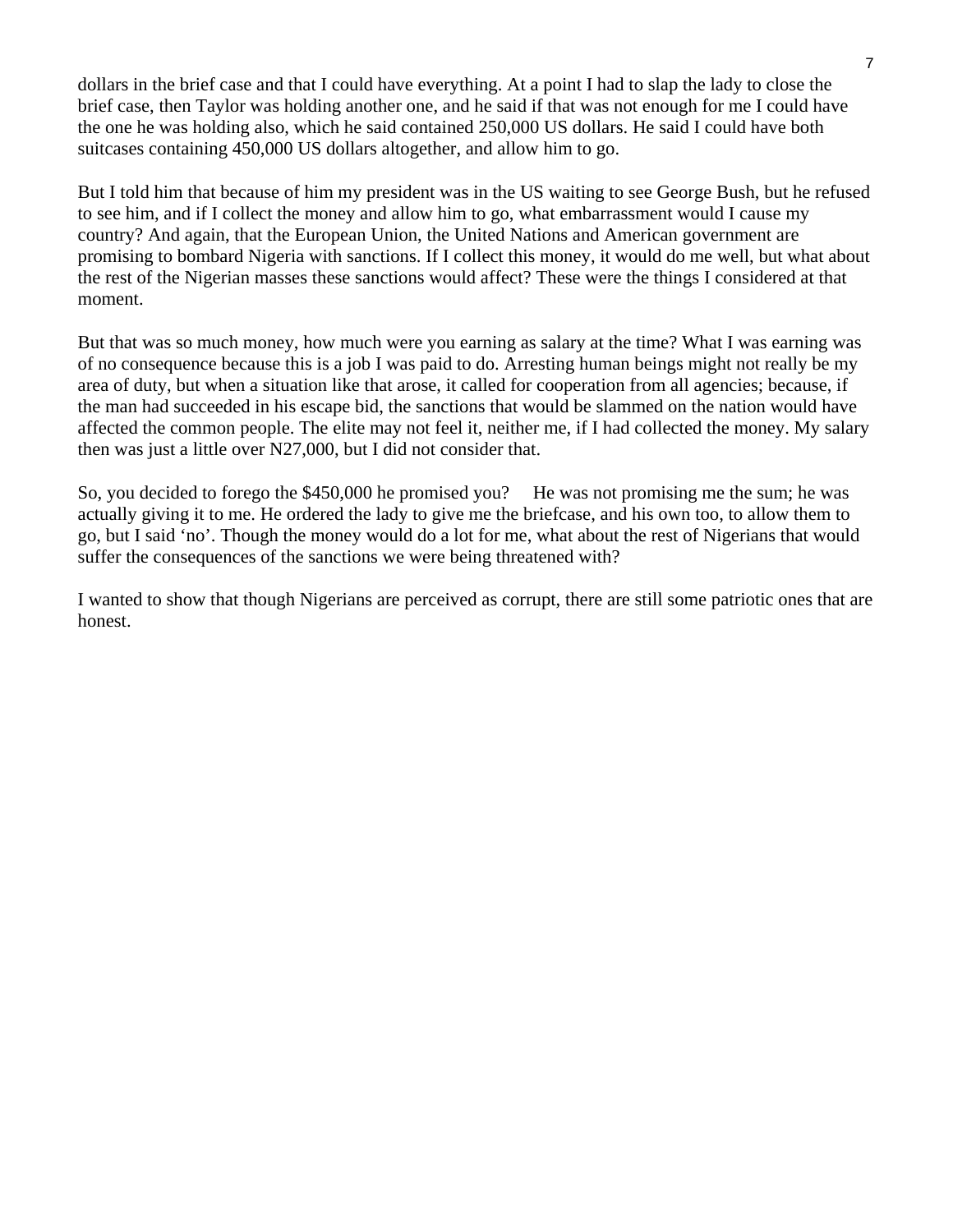Associated Press Monday, 28 May 2012

#### **Charles Taylor faces sentencing**

#### By Jan Hennop

Liberian warlord Charles Taylor will be sentenced for war crimes by a special UN court on Wednesday, after being found guilty of arming Sierra Leone rebels in return for "blood diamonds".

The hearing at 0900 GMT before judges of the Special Court for Sierra Leone, situated just outside The Hague, will be the first time a former head of state will be sentenced by a world court since the Nazi trials at Nuremberg in 1946.

Brenda Hollis, the tribunal's chief prosecutor, earlier this month argued for 80-year prison sentence for Taylor, once one of the most powerful men in west Africa and a driving force behind Sierra Leone's brutal 1991-2001 civil war.

The former Liberian president was convicted on April 26 on 11

counts of war crimes and crimes against humanity for aiding and abetting Sierra Leone's Revolutionary United Front (RUF) rebels and their allies during the war, in which 120 000 lives were lost.

In return, the court said, Taylor was paid in diamonds mined by slave labour in areas under the control of rebels who murdered, raped and kept sex slaves while hacking off limbs and forcing children under 15 to fight for them.

Should Taylor, 64, get jail time, it will be served in a British prison. The court's judges cannot impose a life sentence, only a specific number of years.

"The gravity of the crimes is the litmus test" on how they should determine a sentence, Hollis told judges two weeks ago as she presented arguments ahead of the sentencing.

Taylor's lawyer Courtenay Griffiths told the court the 80 years sought by the prosecution in effect amounted to a life sentence.

"To sentence a 64-year-old man to 80 years is a guarantee that he will die in prison," Griffiths said at the same May 16 hearing.

He argued that Taylor, Liberia's president from 1997 to 2003, was instrumental in efforts to bring an end to Sierra Leone's war.

In perhaps his last stand before a world audience, a bespectacled Taylor expressed his "sadness and deepest sympathy for the atrocities and crimes suffered by individuals and families in Sierra Leone."

But he told judges he was not responsible for the crimes committed by rebel forces and blamed "politics" and the United States for his eventual removal from west Africa to face prosecution.

Both sides will have two weeks after sentencing to file an appeal.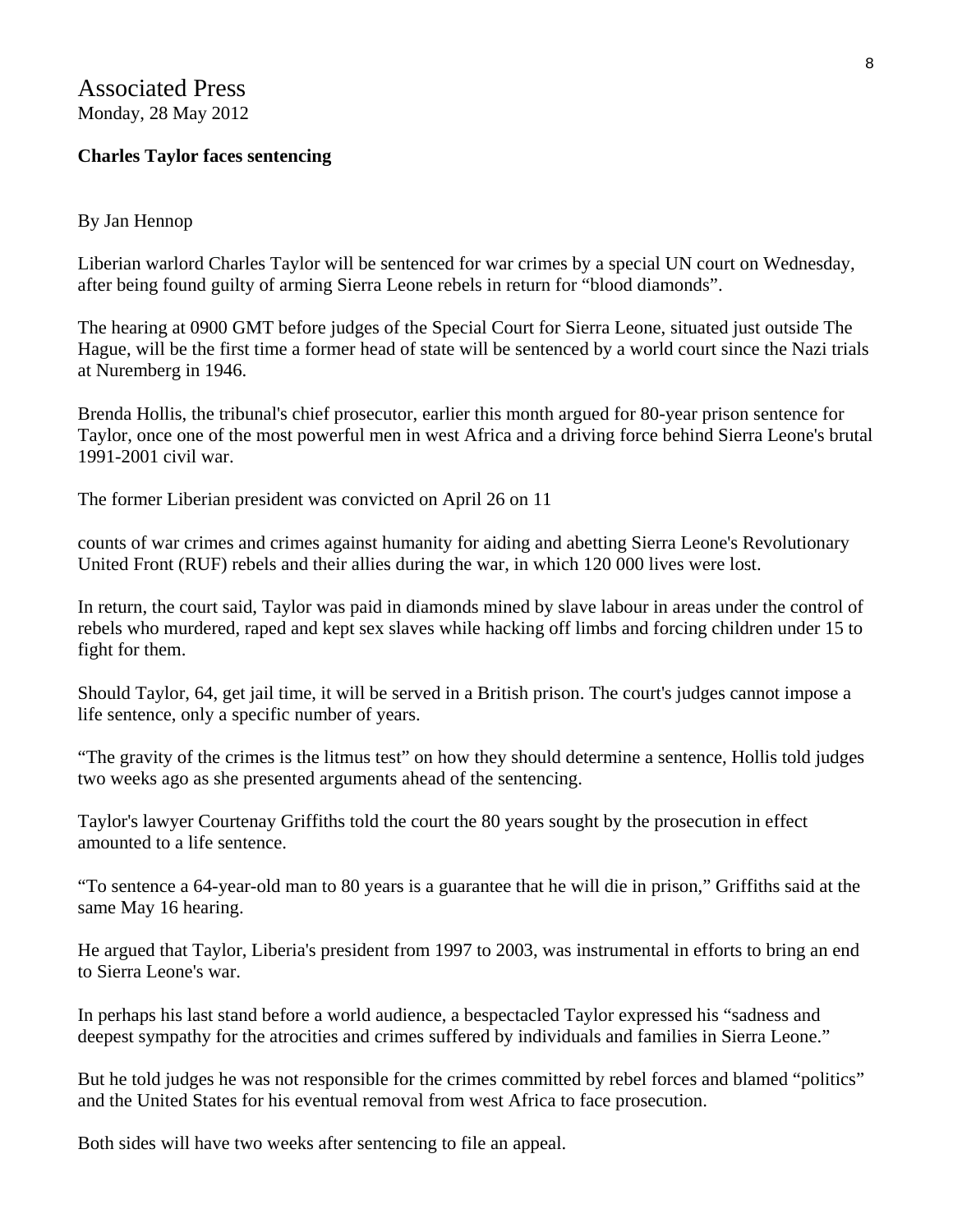Taylor's trial, which lasted nearly four years, wrapped up in March 2011 at the court, based in the leafy Leidschendam suburb a few kilometres outside the city.

It saw a number of high-profile witnesses testify, including supermodel Naomi Campbell, who told of a gift of "dirty diamonds" she received at a charity ball hosted in 1997 by then-South African president Nelson Mandela.

Handing down the verdict last month, Judge Richard Lussick stressed that although Taylor had substantial influence over the RUF, including its feared leader Foday Sankoh, his role "fell short of command and control" of rebel forces.

Sankoh died in 2003 before he could face trial.

Authorities in Nigeria arrested Taylor in March 2006 as he tried to flee from exile after being forced to quit Liberia three years earlier, under international pressure to end that country's own civil war.

He was transferred to The Hague in mid-2006 amid fears that a trial in Sierra Leone would create a security risk.

Taylor's sentencing comes 66 years after admiral Karl Donitz was sentenced to 10 years in prison by an international military tribunal at Nuremberg for his part in Nazi crimes during World War II.

Adolf Hitler appointed Donitz his successor shortly before committing suicide in Berlin in 1945. - Sapa-AFP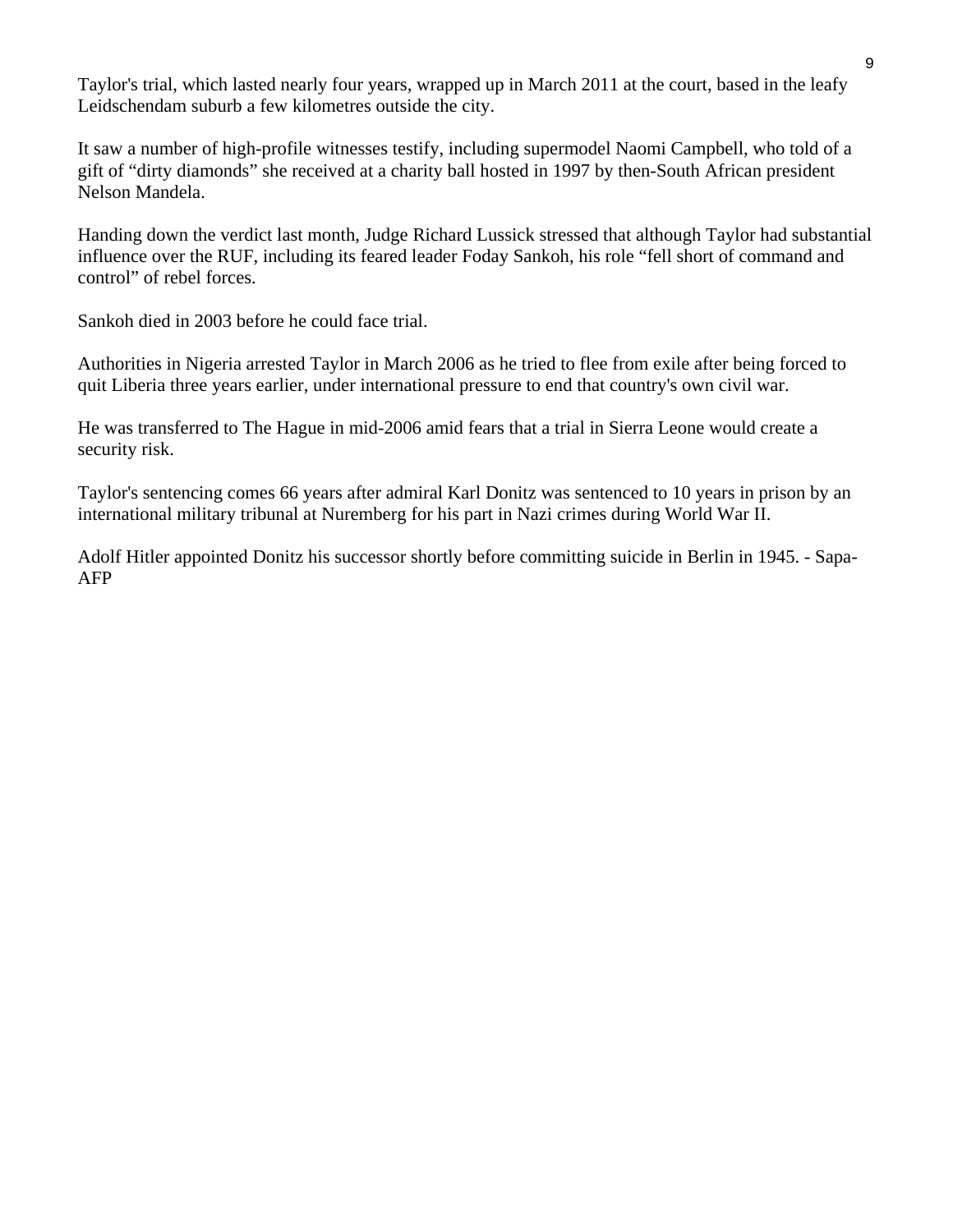The Daily Monday, 28 May 2012

#### **Life After Charles Taylor: Senator Jewel Howard Taylor Moves On**

#### *As Charles Taylor awaits Sentencing, his ex-wife and Liberia are quietly moving on.*

Sen. Jewel Howard Taylor pulled open her desk drawer and carefully turned the thin pages of her Bible to Psalm 25, of David, who battled and defeated the giant Goliath. The Bible was edged in gold, and the name of her former husband, Dr. Charles Ghankay Taylor, was printed in elegant cursive in the bottom corner of the cover. The desk itself—dark wood and decorated with gilded women's faces—was Taylor's personal desk, purchased on a trip to Paris while he was still Liberia's president.

Dressed in a violet African *lapa* suit and a loosely tied headdress, the senator traced the contours of the prayer, pausing after each line. "Do not let me be put to shame, nor let my enemies triumph over me." A picture of a fairskinned Christ with his heart crowned in flames sat behind her. She lingered on the final two lines: "Look upon my affliction and my distress and take away my sins."

Jewel, a devout Christian, begins every morning with a prayer. As we sat in her office on Monrovia's Capitol Hill, I asked why she selected this particular psalm. "I chose it because I am in a lot of conflicts at the moment," she said.

Among Jewel's troubles was the verdict handed down by The Hague in April in the trial of her ex-husband, who was found guilty on 11 counts of aiding and abetting war crimes and crimes against humanity—including murder, terrorism, rape, sexual slavery, and mutilations committed by rebel forces—during the horrific civil war in neighboring Sierra Leone. The 11-year conflict, which ended in 2002, killed more than 50,000 people. Taylor's sentence will be handed down May 30; it is expected that he will spend the rest of his life in prison.

For Liberians, Taylor's legacy continues to loom large. To some, he is the man who once projected a godlike aura and who is being demonized by the international community. To others, he is a warlord who helped tear Liberia apart during its own 14-year civil conflict, which left 250,000 dead and the country in tatters. To Jewel, he is the father of her two children, the man she fell in love with before he was a rebel leader, her husband for almost a decade.

The two met in the early '80s, when Jewel was a first-year student at the University of Liberia, and soon had a child together. She later traveled to America in search of Taylor, who had fled there after being accused of embezzling \$1 million under the government of Samuel Doe. But by the time she arrived, Taylor—who was being held in a correctional facility in Plymouth, Mass.—had mysteriously escaped from jail.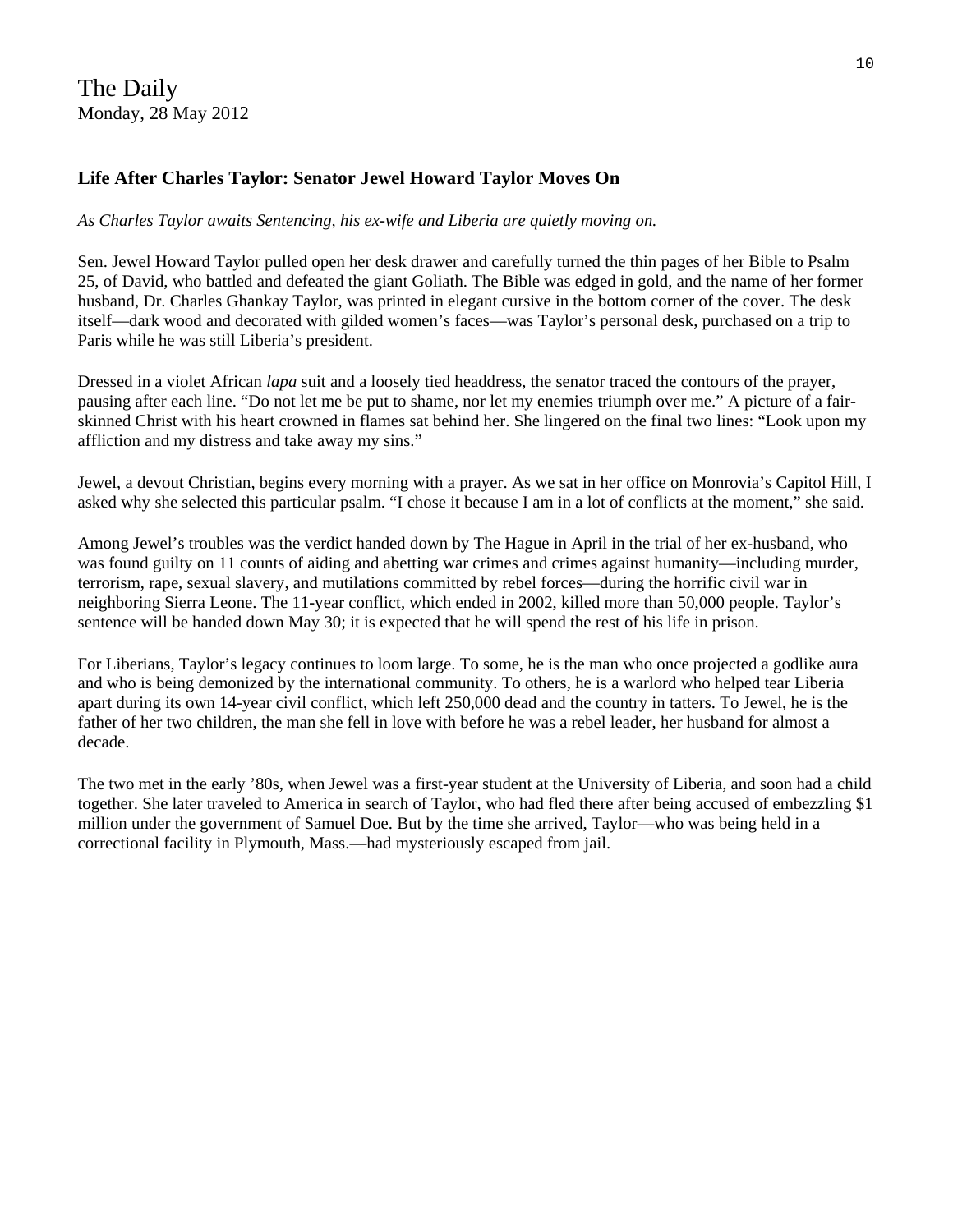

*[Jewel Taylor has risen to become the second-most powerful woman in Liberian politics](http://www.thedailybeast.com/newsweek/galleries/2012/05/27/looking-forward-in-liberia-michael-zumstein-photos.html), behind President Ellen Johnson Sirleaf. (Michael Zumstein / Agence Vu for Newsweek)* 

Jewel stayed on in the U.S. to attend the American Institute of Banking in New Jersey and later worked in banking in the U.S. until 1996, when she returned to Liberia. The year after, Taylor proposed, and they were married in a "fairy-tale wedding" shortly before he was elected in a landslide.

Before long, the fairy tale started to sour. Jewel said she had a difficult relationship with her husband's other wife, his ex-wife, and his mistresses. By August 2003, after Taylor had signed the Comprehensive Peace Agreement in Accra, Ghana, and had agreed to step down, the couple was exiled to Calabar, Nigeria. They were soon joined by Taylor's wife Victoria, a young Liberian whom he'd married in an Islamic ceremony in 2002. Jewel found herself living in a separate house from Taylor and Victoria in Calabar. When Jewel traveled back to Liberia in 2004, she discovered that she had been placed under a U.N. travel ban and was separated from the family. She also found out that Victoria was pregnant. It proved to be the final straw. Jewel filed for divorce in 2005, months before Taylor was arrested to be extradited back to Liberia.

Jewel denied rumors that the split was made to protect Taylor's assets from sanctions and said she was left without a dime from the divorce. Investigators are still hunting for Taylor's hidden wealth, which is believed to be anywhere between \$280 million and \$3 billion, according to a report by *The New York Times*. Jewel participated in the Truth and Reconciliation Commission's economic-crimes inquiry process, which absolved her of any responsibility for economic and financial crimes. "I didn't get a thing. I didn't ask for it," she said. "My lawyer asked me, 'Are you sure?' I said, 'I didn't marry him for property, and if he can't love me, I don't want anything.'"

Despite the couple's divorce, the U.N. still has Jewel on Liberia's travel-ban list and continues to uphold sanctions against her due to "ongoing ties" with Taylor. At the end of my time with Jewel, she was visited by the members of the U.N. sanctions committee, and there are rumors the restrictions could soon be lifted.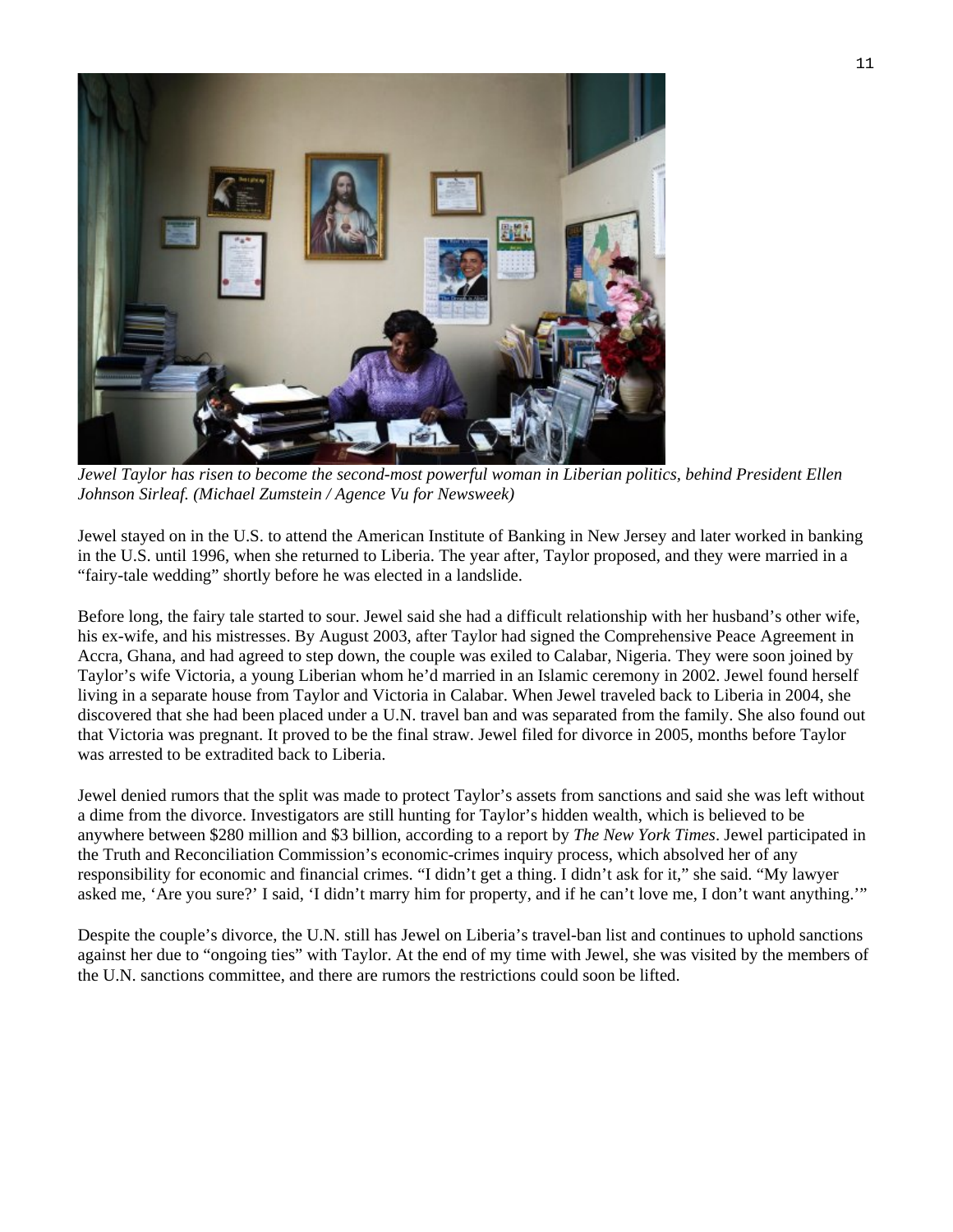

*[In Liberia, Charles Taylor remains revered by former soldiers and feared by victims. \(M](http://www.thedailybeast.com/newsweek/galleries/2012/05/27/looking-forward-in-liberia-michael-zumstein-photos.html)ichael Zumstein / Agence Vu for Newsweek)* 

Jewel admitted that she has been in contact with Taylor over the years, but said her ties to him pose no threat to the country. "I'm a mother of two children to Taylor and a member of the Taylor family. It is to be expected that we talk ... Are we planning on overthrowing the government? No!"

One of the most fascinating questions about the senator—and one that remains unanswered—is precisely how much she knew about Taylor's crimes in Liberia and Sierra Leone while they were going on. During her time in the U.S., Jewel followed the war through international news outlets, such as CNN. It is difficult to believe she never heard the gruesome tales about Taylor's commanders, who reportedly forced young boys to kill their parents and then turned them into foot soldiers, doping them up and sending them to rape, murder, and pillage. According to the Truth and Reconciliation Commission, between 1989 and 1997, some 150,000 Liberians were killed and 26,000 women and girls raped. Many of these atrocities were committed by Taylor's forces. The grim tales were so well known that one unofficial campaign slogan for Taylor in 1997 ran, "He killed my ma, he killed my pa, but I'll vote for him." Jewel was aware of the U.N.'s accusations that Taylor was trading weapons to Sierra Leone rebels in exchange for blood diamonds. In 2001, according to news reports, she marched in the streets along with thousands of others to protest U.N. sanctions against Taylor for his ongoing relationship with Sierra Leone's Revolutionary United Front (RUF).

I asked her if she questioned whether the allegations were true. She repeated the question and trailed off for a moment. "Mind you, they were talking about Sierra Leone," she said. "It was not a Liberian issue. I have never been to Sierra Leone before, I don't know what happened, and the issues were during the war, when I wasn't here. So it was a little bit difficult for me."

Some in Taylor's former inner circle claim Jewel had little influence over the president and say Taylor was capable of deep subterfuge. Peter Jallah, Taylor's former justice minister, said the man was "cunning" and "secretive" and that Jewel would likely have known very little about the details of the president's actions. "He was the sort of man who could send people to have one of your family members killed and make you feel like he had done nothing," Jallah told me. "You would never have thought he had anything to do with it."

Jallah—who resigned in 1998 over the unsolved murder and mutilation of a former Taylor comrade, Sam Dokie, and his wife, last seen being arrested by security forces—adds that as an African wife, Jewel would have had little power over her husband. "She had to make appointments to see him," he said. (Jewel also alluded to the fact that their marriage was, for many years, one without affection.)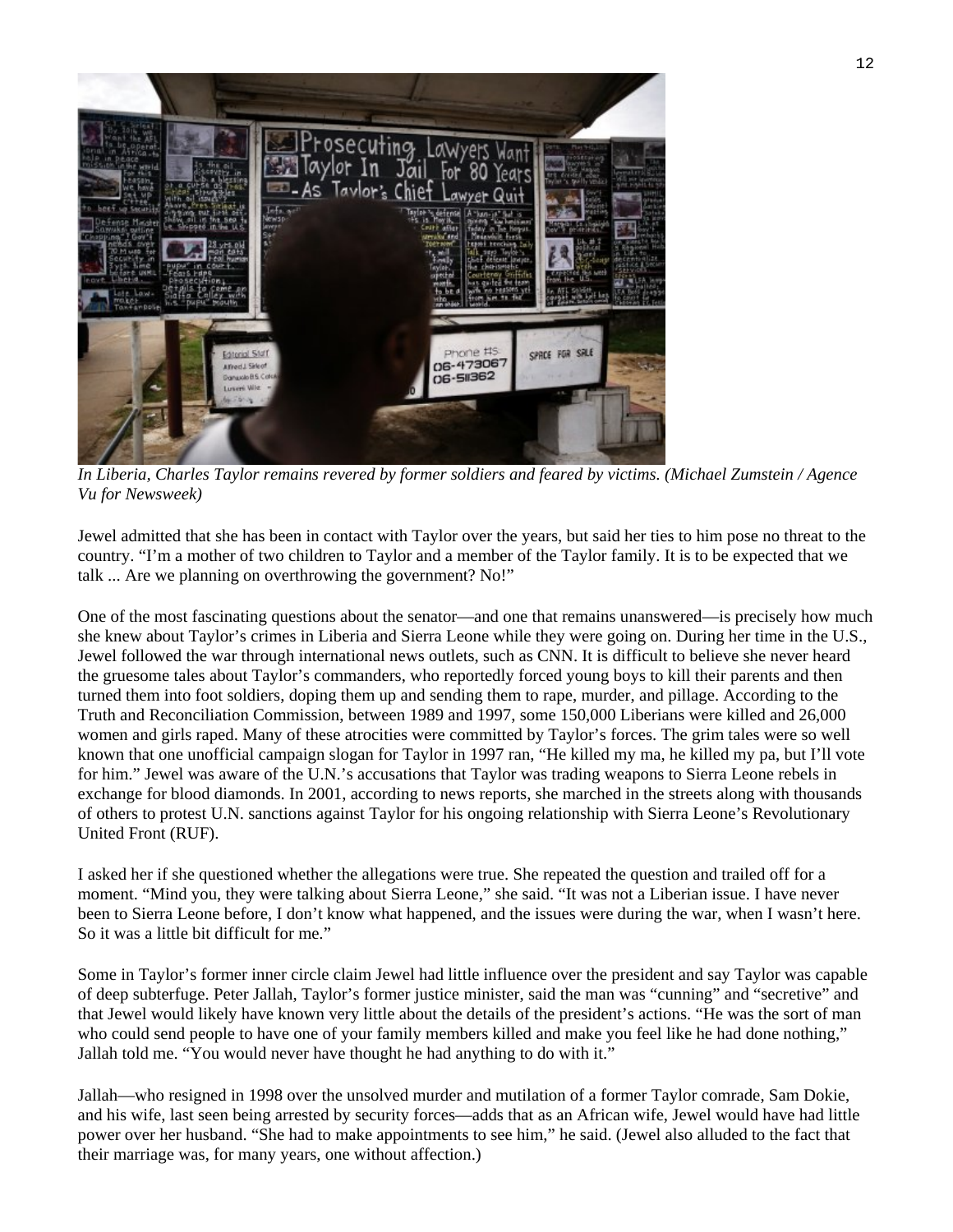For her part, Jewel has never outright acknowledged that Taylor committed crimes in Liberia or Sierra Leone. What she has done is admit that she doesn't rule out the possibility that he could have committed war crimes, while carefully distancing herself from the accusations. "People say [the RUF] was in and out of Monrovia," she said. "But as first lady, I never saw them, I never entertained for them, and I never interacted with them."?I asked whether she questioned Taylor after the U.N. accused him of trading weapons for blood diamonds. "I had no clue of what they were talking about, and I was confused," she said. "The funny thing was, whenever I would ask him serious questions, he would always just laugh and say, 'Don't worry about it. It doesn't affect you.'"

"I kept on saying, 'You keep saying it doesn't affect me, but I know that it will, because whatever is happening will affect me and the children.'"

Jewel's insistence that she knew little about Taylor's crimes seems to hinge on the fact that she was abroad for most of his rebel years. "I was never involved in the war. I wasn't here for the whole of it," Jewel said. "I came home at the beginning of the presidency."

Still, Jewel admitted to visiting Taylor in rebel-occupied territory for three days in 1992, around the time of a major offensive to capture Monrovia. Jewel recalled seeing fighters, heavily armed and dressed in wigs and women's clothing. These were Taylor's soldiers, in macabre costumes that they believed gave them special powers. "I was appalled," Jewel said.



*[After seven years in Liberia's Senate, Jewel Taylor is well liked—and respected—acro](http://www.thedailybeast.com/newsweek/galleries/2012/05/27/looking-forward-in-liberia-michael-zumstein-photos.html)ss party lines. (Michael Zumstein / Agence Vu for Newsweek)* 

I asked her whether the sight made her question Taylor's activities. "The guys who brought me in, they said, 'They are just security people, and they have to dress like that, because we are not sure if this rebel territory is ours.' I thought maybe this is what happens during the war."

Later, when talking about child soldiers, she told me that Taylor "loved children" and that the rebel's Small Boys Units were made up of children orphaned by government forces. "They were people who did not have access to their parents, because they had been killed," she said. "They saw [Taylor] as a father figure. And if you visit areas of Monrovia and talk to a lot of ex-combatants, they call him papay—'our father'—somebody who came to their aid when there was no one else," she said, underlining the eerie devotion that many former combatants still feel toward Taylor.

At another moment, when talking about the conflict years, she told me: "Things that happen during the war are evil spirits that take control of men."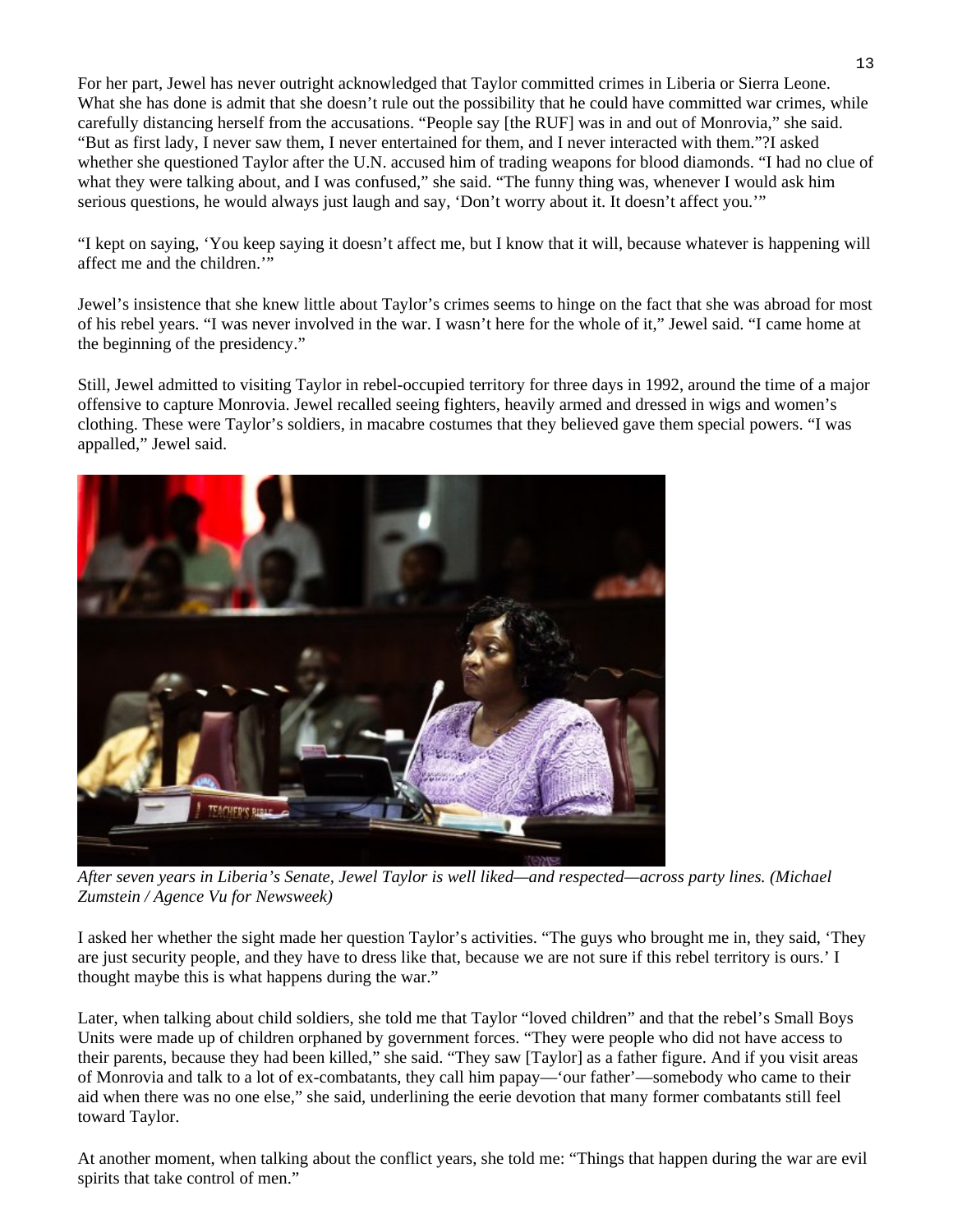This rationale—it was war, and chaotic things happened—is one Jewel invoked to talk about Taylor's time in office, when there were public allegations of torture and extrajudicial killings. Jewel said she questioned her husband about the reports, but was largely shut out. She said she pressed one case in particular—that of Tiawan Gongloe, a human-rights lawyer who was tortured, allegedly by police under Taylor's orders. "I raised the issue, and he said, 'Maybe it is security people just overstretching their bounds,'" she told me. "I said, 'Well, I don't think it's right, and you need to find out what is really going on.'" (Jewel is now friends with Gongloe.)

Jewel also said that at the time of the Gongloe case in April 2002, Monrovia had been flooded with citizens driven from the country's interior by anti-Taylor forces. (According to news reports, the deluge began in 2003.) From 2000 to 2003, Jewel was in charge of the National Humanitarian Task Force, and she said she spent most of her time distributing food, clothing, and aid. "There was a huge outcry for humanitarian support, there were bombings going on, and raids, and things were really crazy," she said. "There was too much going on at the time."

Her humanitarian work is well remembered. In the ruins of the old GSA slum, where many ex-combatants live, a 24-year-old prostitute named Teetee talked to me about her time as a child soldier fighting for Taylor. Her eyes were blank, and she spoke in a monotone shout, laughing when discussing the trauma of war. She said she was forced to fight for Taylor in 2000, after her parents were killed. "I feel bad. I was forced to do it to survive," she said. "I blame Charles Taylor." But of his ex-wife, Teetee said, "Jewel Howard Taylor is not a bad woman. She good. She take care of children and of people when the war is fighting ... Charles Taylor did bad things, but Jewel Taylor did good things."

When Taylor's guilty verdict was announced, Jewel was at home in Congo Town, an affluent suburb of Monrovia. She had gathered her two children and four of Taylor's adopted children to watch CNN's live broadcast. "I started talking to them about a week before, with all of what is going on," Jewel told me with a slight tremor in her voice. "I said that he didn't seem like he wouldn't be found guilty, but I thought he would be found guilty on some counts but not all counts."

"As they went into count one, count two, count three, and four, I was like 'Oh, God!' My daughter said, 'Mommy, didn't you say that he wasn't going to be found guilty on all counts?' I said, 'Just shut up. Let's listen,' because I didn't know what to say. It was a really difficult day."

In Monrovia, where crowds had gathered, many expressed sorrow at the verdict—a testament to the complicated relationship Liberians still have with Taylor. During the week I spent with her, Jewel was cautious when talking about the trial, noting that the sentence was yet to be delivered and that an appeal was pending. One day, while out at a tea-shop meeting with her constituents in Bong County—the de facto capitol of the state Taylor created as a rebel leader—she was careful to maintain a neutral position on the verdict, despite that the area remains a stronghold of Taylor support. A young onlooker asked her for her opinion on the trial.

"Let me be frank with you: whatever I say, one group will feel marginalized, so as senator I will stand in the middle," Jewel told him. "The Charles Taylor issue is not a Liberian issue, it was an issue concerning the international community and Sierra Leone."

But the following day, after a church service, Jewel told me that the trial was political. "I think from the beginning, we have seen that it is a politically motivated case," she said. "All of the key things have not been proven, yet he has been found guilty for aiding and abetting on all counts."

Mostly, when Jewel talked about the verdict, she stressed how tough it has been on her family and how she must move on with her life. But in many ways, she already has. As Taylor's influence in Liberia begins to wane, his exwife has become increasingly powerful. Her road to prominence started in a landslide victory in 2005 Senate elections in Bong County, the county with the third-highest number of registered voters in Liberia. It was a move made out of necessity—Jewel said she was unable to find work, despite that she held two university degrees at the time.

Now, seven years later, Jewel is the second-most-powerful woman in Liberian politics, behind President Ellen Johnson Sirleaf herself, and one of the most consequential members in the Senate. While carrying on a full-time schedule as a mother and senator, she also found the time to complete a graduate degree in law, making her one of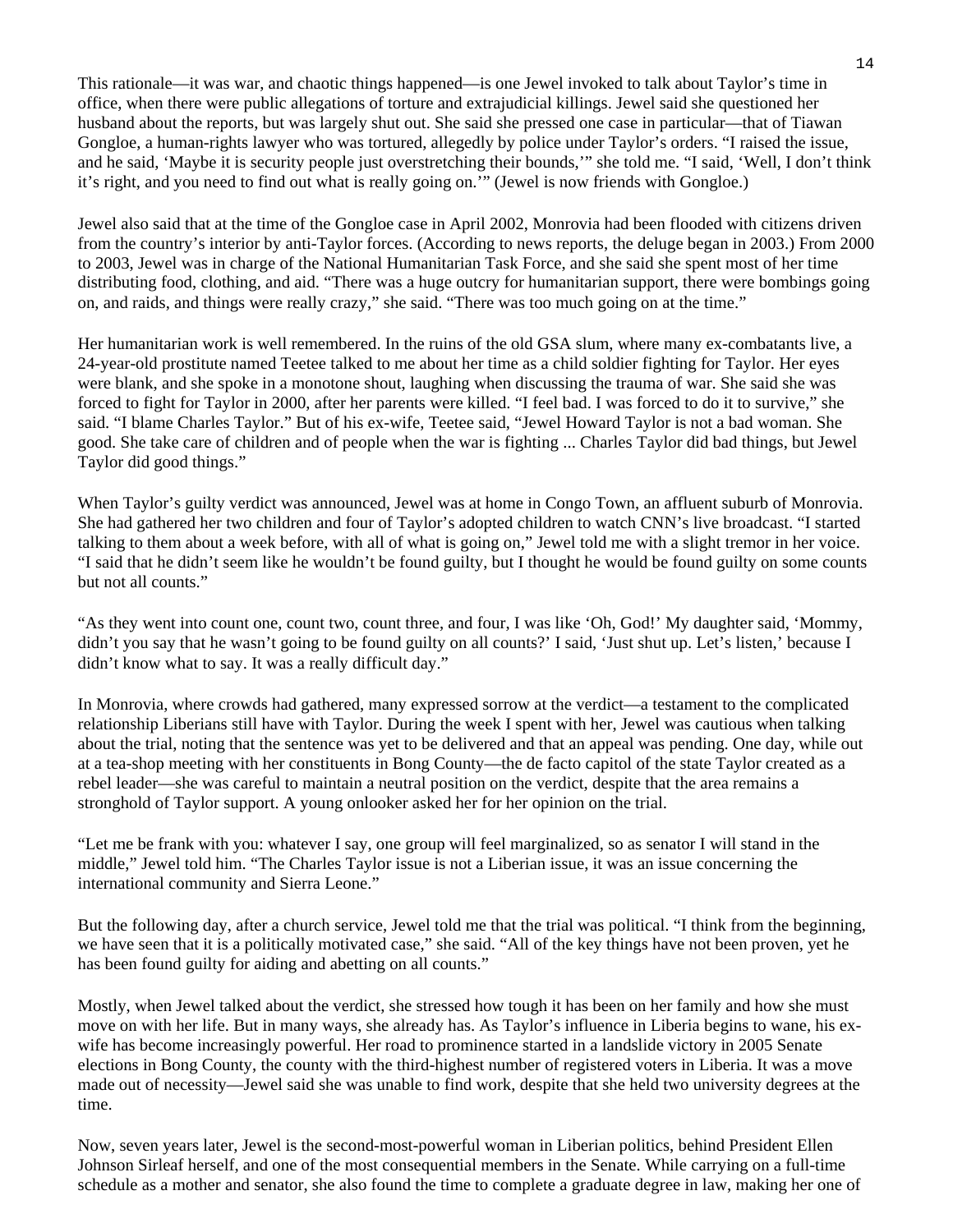the most educated members of the legislature. Recently, she was almost elected to the Senate's pro tempore position, but lost by one vote.

Jewel and other analysts blame the loss on political pressure from Johnson Sirleaf and Taylor's nephew Sando Johnson, a member of Taylor's former political party. Dan Saryee, who moderated the debate between the contenders for the position (for which only Jewel was present), said there was pressure from the executive mansion to go with a different senator. "There was concern that her winning would reignite the hopes of Charles Taylor's supporters," Saryee said. "She had the best experience and CV of all of the candidates."

According to other members of the National Patriotic Party, Johnson told party members that he was given direct instructions by Taylor not to vote for Jewel and insisted, "I will not vote for an irresponsible woman who abandons her husband." Johnson denied the claim and said he did not vote for Jewel on the basis that she was under U.N. travel sanctions. "We can't have a head of our Senate who cannot leave the country," Johnson told me.

Jewel said she doesn't know whether Taylor issued such an order, but she hasn't spoken to him since the vote, because "I was just so devastated." She also said she was certain the government played a major role in her defeat: "There was a concerted government effort to make sure that I didn't get elected."

The incident exposed strains between Jewel and Johnson Sirleaf. Jewel described her relationship with Johnson Sirleaf—whom she calls "a ferocious person"—as "tense." "I don't think we are enemies per se," Jewel said. "I am grateful that she is the first female president of Liberia, but of course the younger generation always sees things quite differently from the older generation, so we have had some real difficult times."

While Jewel said she backed the president in 2005, she also told me that Taylor's verdict would be "a guilty" verdict" for those who played key roles in Liberia's civil war—an implicit reference to Johnson Sirleaf, who admitted to giving Taylor \$10,000 to help overthrow Doe in 1990. "It will reach all the way to the executive mansion," Jewel said. "There are others hiding in their offices under the clothing of government, hoping that it doesn't come to them."

Yet Jewel is opposed to war-crimes prosecutions in Liberia, arguing that the country is too fragmented. "It would only break us apart and further deepen the divide," she said. "We must forgive one another and move forward."

For the present, Jewel seems to be pulling off a successful, if fragile, balancing act. Her senior political adviser, Bong County's chairman of the National Patriotic Party, Marvin Cole, described it this way: she has "a responsibility to satisfy the Charles Taylor constituencies in the Republic of Liberia. And she also has a responsibility to appease the minds of the international community that are watching her, to be dissociated from Mr. Taylor."

Sen. John Ballout, a member of the ruling United Party, told me Jewel is no longer seen simply as Taylor's ex-wife. "After years of working together, we see her less and less as a former first lady," he says. "There is no special political treatment she enjoys. Senator Taylor remains one of the most respected senators and important politicians in the country." She is well liked across party lines and was the first opposition member to recognize Johnson Sirleaf's government after the push to boycott the most recent election, which was marred by violent protests.

There is now speculation that Jewel could even run for president herself one day. Her term expires in 2014. If she wins reelection—the battle is expected to be tough—she would be in a good position to run in the presidential elections in 2017. "In politics, every step forward grows another ambition," said Cole.

Jewel herself remained elusive on the matter. "One day is that possible? I think so," she said. "Anything is possible."

*Clair MacDougall is a journalist based in Monrovia, Liberia.*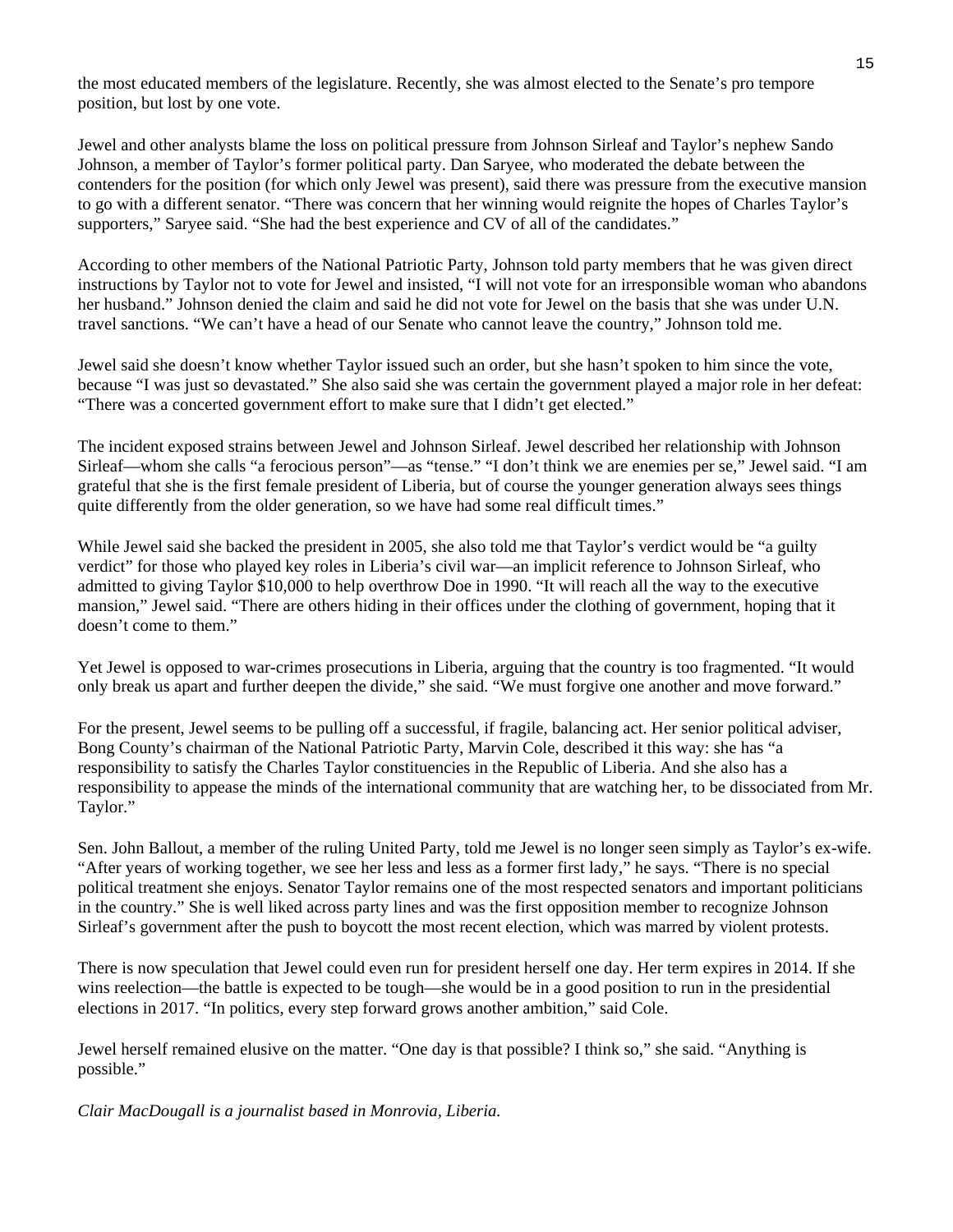## The New Dawn Monday, 28 May 2012

## **Liberia: PYJ Unveils War Architects**

By E. J. Nathaniel Daygbor



*UN peacekeepers in Monrovia.* 

Former leader of the defunct Independent National Patriotic Front of Liberia (INPFL), Senator Prince Y. Johnson has unveiled names of individuals less known for their roles in planning the Liberian civil war.

Addressing a news conference recently in Monrovia, Sen. Johnson named human rights activist Ezekiel Pajibo, former Liberia Petroleum Refinery Company (LPRC) Harry Greaves, among others in addition to president Sirleaf as a few of the architects of what he referred to as the 'senseless Liberian wars', emphasizing they too and others must answer questions before the war crime court.

Sen. Johnson's comments followed calls by the National Human Rights Commission (INHCR) for the submission of a list of those who it said committed the most heinous crimes during the country's civil wars to the International Criminal Court.

Though, Sen. Johnson further described the pronouncement by the INHRC as beyond the constitutional functions of the commission, noting that the commission did not have the power to make such recommendation to the international community, he expressed the belief that it would be a generational hatred among Liberians if those who played active roles in or aided and abetted the civil unrests here were not prosecuted under the law.

He it would be rewarding to Liberia if such prosecution could bring to justice all those who one way or the other participated in the country's protracted wars. According to him, such participants include facilitators, lobbyists for finances, as well as individuals who produced the blue print for the execution of the intermittent wars.